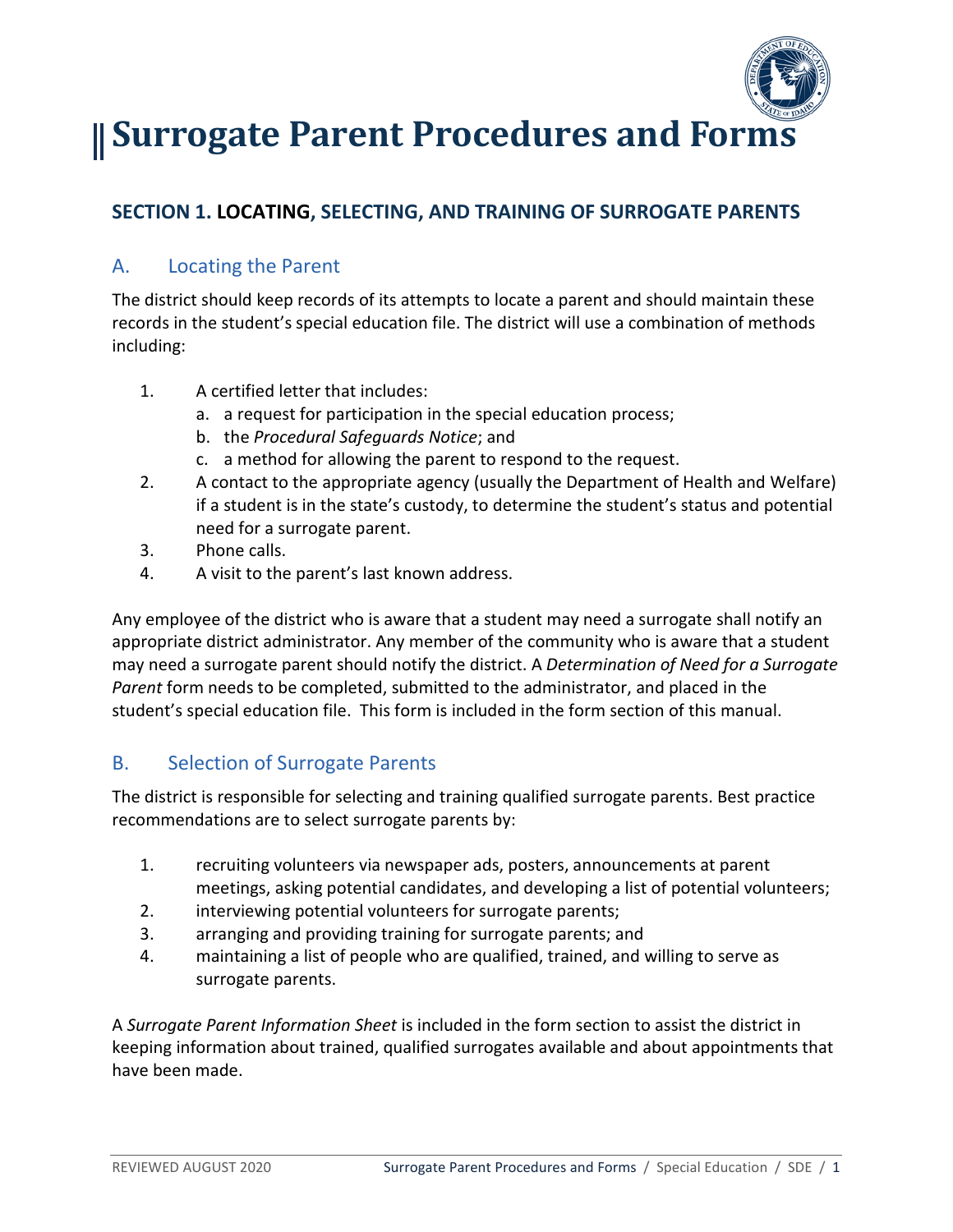#### C. Training

The district shall ensure that a surrogate parent has appropriate training or comparable experience to effectively represent the student. Training methods may include:

- 1. in-service training for a group of prospective surrogate parents.
- 2. one-to-one training with a surrogate parent covering needed information;
- 3. videotapes or other media to provide information about special education;
- 4. recent college courses in special education;
- 5. previous participation in the special education process; or
- 6. participation in training sessions designed to provide other parents with information about their special education rights.

Training should be provided in the following topics:

- 1. federal, state, and local laws and processes related to special education; and
- 2. rights and responsibilities of surrogate parents.

#### D. Administrative Issues

The district should develop guidelines in these areas:

- 1. reimbursing the surrogate parent for travel and other expenses incurred while serving as a surrogate parent, consistent with district policy;
- 2. assigning no more than 5 students to any 1 surrogate parent;
- 3. reviewing the assignment of each surrogate parent, at least annually, to ensure that he or she has:
	- a. become acquainted with the student's educational needs;
	- b. reviewed the student's education records;
	- c. provided input into decisions to evaluate or reevaluate a student, as appropriate;
	- d. participated in the development, review, and revision of the student's IEP; and
	- e. represented the student effectively in all matters relating to FAPE.

#### E. Surrogate Parent Rights and Responsibilities

A surrogate parent has the same rights as a biological parent throughout the educational decision-making process. The surrogate parent shall:

- 1. Become acquainted with the student, including the student's disability, education records, educational needs, culture, and language background. This is done through visits to the student's school, and where possible, place of residence.
- 2. Represent the student at all IEP team meetings to develop, review, and revise the student's IEP. The surrogate parent shall represent the student at all other meetings related to the identification, evaluation, and educational placement of the student, and the provision of FAPE in the least restrictive environment.